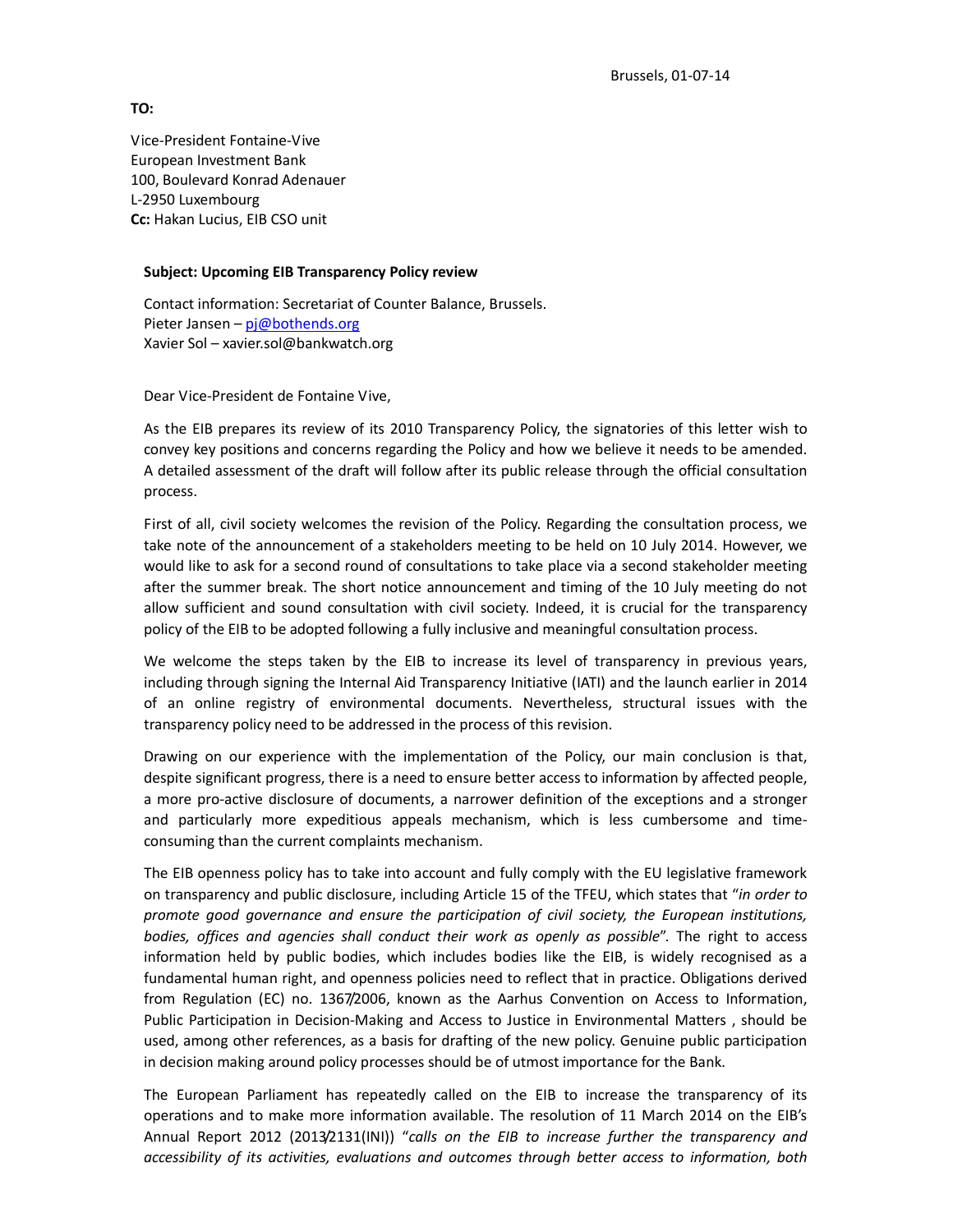## *internally to EIB staff, by incorporating participation at relevant internal EIB meetings, and externally, for example on its website*".

In support of our common interest to make the EU Bank fully accountable to EU and non-EU citizens in the future, we therefore put forward the following list of recommendations for reform of the Policy. These initial recommendations focus on four aspects of the Transparency Policy that are of particular concern, namely:

(1) Access by affected people to project information

- The new policy should impose a direct obligation on the EIB to provide information to communities affected by EIB projects in a manner and format which is accessible to them, through precise provisions on access to information. Complete and timely information should be made available at the local level and key information should be produced in an accessible language and form.
- A mechanism for early public notice should be established. This should require the Bank to indicate how and when it and the borrower will notify a community that a project or programme expected to affect them is under preparation and require that such communications form an integral part of publicly available preparatory project documents.
- Information for affected people should not only be provided through the website; the Bank should also be require to put in place other communication means which are suitable for affected communities which may not have access to electricity, let alone the Internet.
- The new External Lending Mandate of the EIB for the period 2014-2020 states that, "*where possible, project completion reports related to EIB financing operations shall be published excluding confidential information*". The new policy should build on that requirement.
- The policy should be gender sensitive.
- Information about all banking activity and bank financed clients' activity should be made available in a standardised and open data format through the website on the project (or other lending activity) dedicated pages.

(2) Disclosure of information by the Bank, third parties and the regime of exceptions

- Public disclosure requirements should be made part of binding language in all contracts, partnership agreements and legally binding documents between the EIB and others.
- Full public disclosure should be the norm, subject only to the regime of exceptions in the policy. When disclosure is denied, the EIB should bear the burden of showing that the information requested falls within the scope of one or more exceptions. All of the exceptions in the policy should adhere to strict standards of harm; referring generally to business confidentiality is not sufficient in this regard.
- The EIB should indicate clearly, for example by blacking out or inserting notices in electronic document, what text has been removed, so that requesters are aware of redactions, of how much information has been redacted, and from which parts of the documents.
- As with the EU Bank, enhanced transparency rules for the governing bodies should replace the currently overbroad exceptions relating to these bodies in the current Policy. For example, more information about governing body meetings should be available, and Board of Directors meetings opened to external observers. Documents should be made public well in advance of Board hearings, generally at the same time as they are sent to the Board.
- As a public institution with a commitment to transparency, the Bank should not do business with financial intermediaries which refuse to make data on their beneficial owners or their investors publicly available.